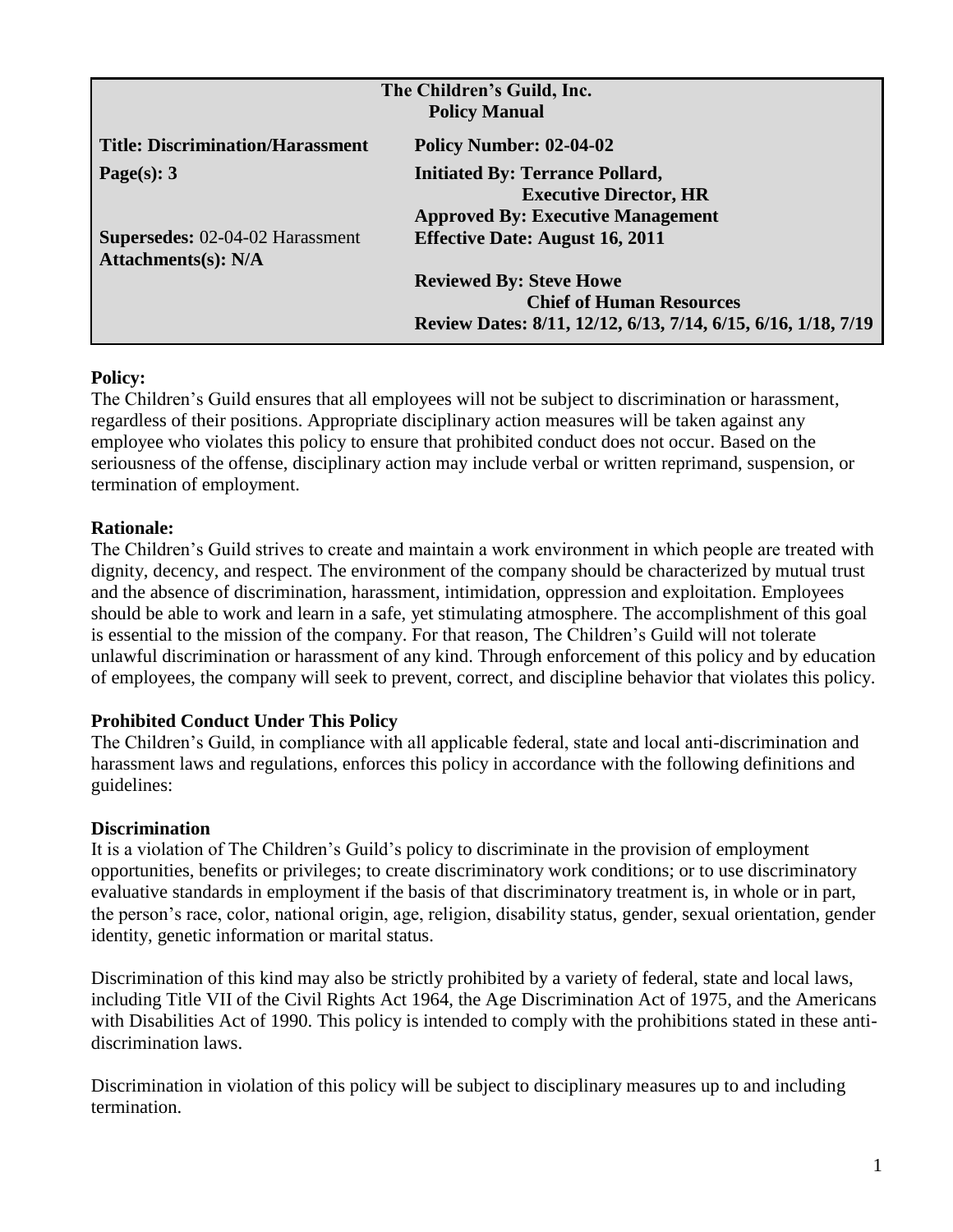# **Harassment**

The Children's Guild prohibits harassment of any kind, including sexual harassment, and will take appropriate and immediate action in response to complaints or knowledge of violations of this policy. For purposes of this policy, harassment is any verbal or physical conduct designed to threaten, intimidate, or coerce an employee, co-worker, or any person working for or on behalf of The Children's Guild. Verbal taunting (including racial and ethnic slurs) that, in the employee's opinion, impairs his or her ability to perform his or her job, is included in the definition of harassment.

The following examples of harassment are intended to be guidelines and are not exclusive when determining whether there has been a violation of this policy:

 Verbal harassment includes comments that are offensive or unwelcome regarding a person's nationality, origin, race, color, religion, gender, sexual orientation, age, body, disability or appearance, including epithets, slurs and negative stereotyping.

 Nonverbal harassment includes distribution, display or discussion of any written or graphic material that ridicules, denigrates, insults, belittles or shows hostility, aversion or disrespect toward an individual or group because of national origin, race, color, religion, age, gender, sexual orientation, pregnancy, appearance, disability, sexual identity, marital or other protected status.

### **Sexual harassment**

Sexual harassment is a form of unlawful employment discrimination under Title VII of the Civil Rights Act of 1964 and is prohibited under The Children's Guild's anti-harassment policy. According to the Equal Employment Opportunity Commission (EEOC), sexual harassment is defined as "unwelcome sexual advances, requests for sexual favors, and other verbal or physical conduct of a sexual nature . . . when . . . submission to or rejection of such conduct is used as the basis for employment decisions . . . or such conduct has the purpose or effect of . . . creating an intimidating, hostile or offensive working environment."

There are two types of sexual harassment:

 "Quid pro quo" harassment, where submission to harassment is used as the basis for employment decisions. Employee benefits such as raises, promotions and better working hours are directly linked to compliance with sexual advances. Therefore, only someone in a supervisory capacity (with the authority to grant such benefits) can engage in quid pro quo harassment. Examples: A supervisor promising an employee a raise if she goes on a date with him; a manager telling an employee she will fire him if he does not have sex with her.

 "Hostile work environment," where the harassment creates an offensive and unpleasant working environment. A hostile work environment can be created by anyone in the work environment, whether it be supervisors, other employees or customers. Hostile environment harassment consists of verbiage of a sexual nature, unwelcome sexual materials or even unwelcome physical contact as a regular part of the work environment. Texts, e-mails, cartoons or posters of a sexual nature; vulgar or lewd comments or jokes; or unwanted touching or fondling all fall into this category.

Sexual harassment occurs when unsolicited and unwelcome sexual advances, requests for sexual favors, or other verbal or physical conduct of a sexual nature: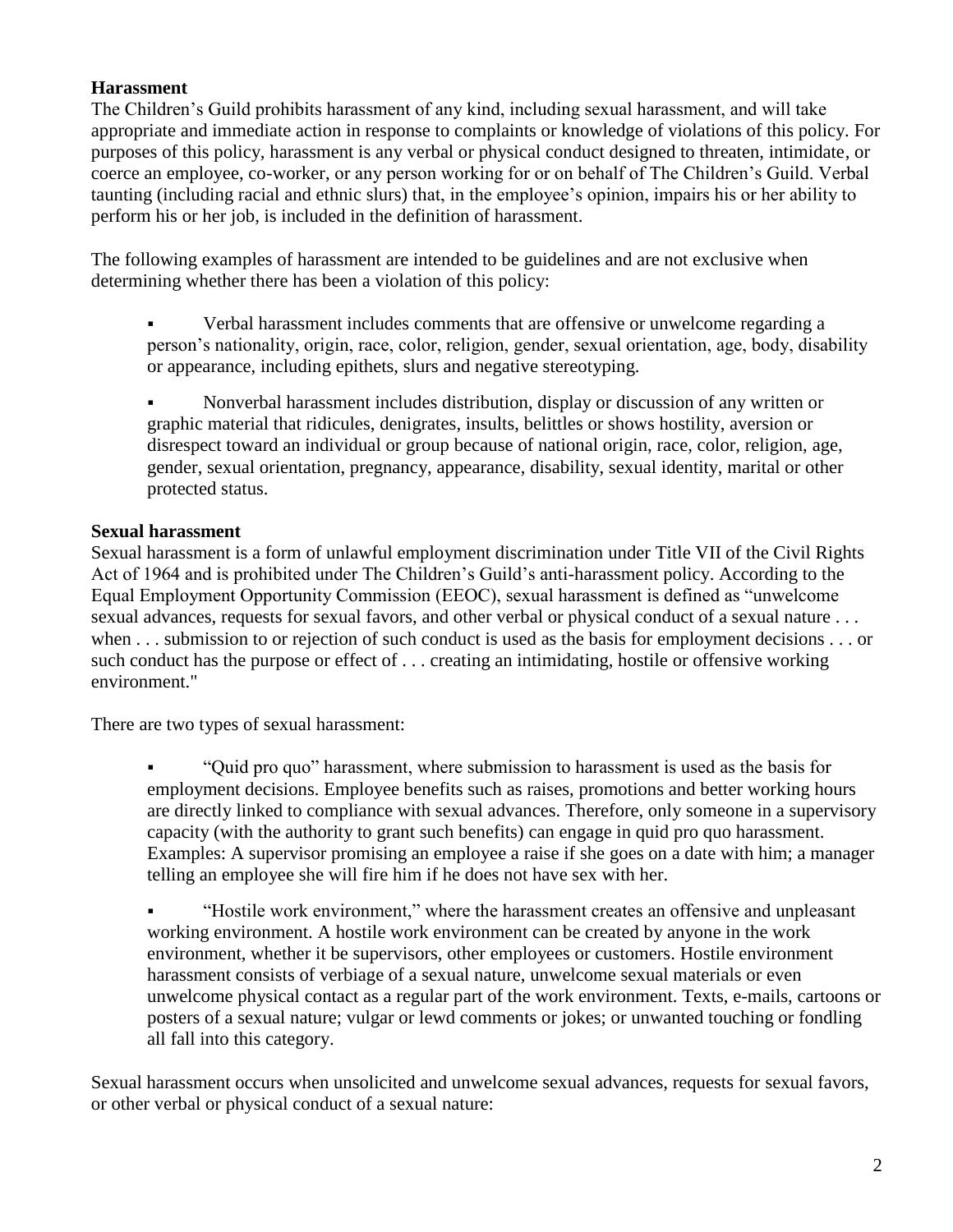- Is made explicitly or implicitly a term or condition of employment.
- Is used as a basis for an employment decision.
- Unreasonably interferes with an employee's work performance or creates an intimidating, hostile or otherwise offensive environment.

Sexual harassment may take different forms. The following examples of sexual harassment are intended to be guidelines and are not exclusive when determining whether there has been a violation of this policy:

 Verbal sexual harassment includes innuendoes, suggestive comments, jokes of a sexual nature, sexual propositions, lewd remarks and threats; requests for any type of sexual favor (this includes repeated, unwelcome requests for dates); and verbal abuse or "kidding" that is oriented toward a prohibitive form of harassment, including that which is sexual in nature and unwelcome.

 Nonverbal sexual harassment includes the distribution, display or discussion of any written or graphic material, including calendars, posters and cartoons that are sexually suggestive or show hostility toward an individual or group because of sex; suggestive or insulting sounds; leering; staring; whistling; obscene gestures; content in letters and notes, facsimiles, e-mail, photos, text messages, tweets and Internet postings; or other form of communication that is sexual in nature and offensive.

 Physical sexual harassment includes unwelcome, unwanted physical contact, including touching, tickling, pinching, patting, brushing up against, hugging, cornering, kissing and fondling, and forced sexual intercourse or assault.

Courteous, mutually respectful, pleasant, noncoercive interactions between employees, including men and women, that are appropriate in the workplace and acceptable to and welcomed by both parties are not considered to be harassment, including sexual harassment.

# **Retaliation**

No hardship, loss, benefit or penalty may be imposed on an employee in response to:

- Filing or responding to a bona fide complaint of discrimination or harassment.
- Appearing as a witness in the investigation of a complaint.
- Serving as an investigator of a complaint.

Retaliation or attempted retaliation in response to lodging a complaint or invoking the complaint process is a violation of this policy. Any person who is found to have violated this aspect of the policy will be subject to sanctions up to and including termination of employment.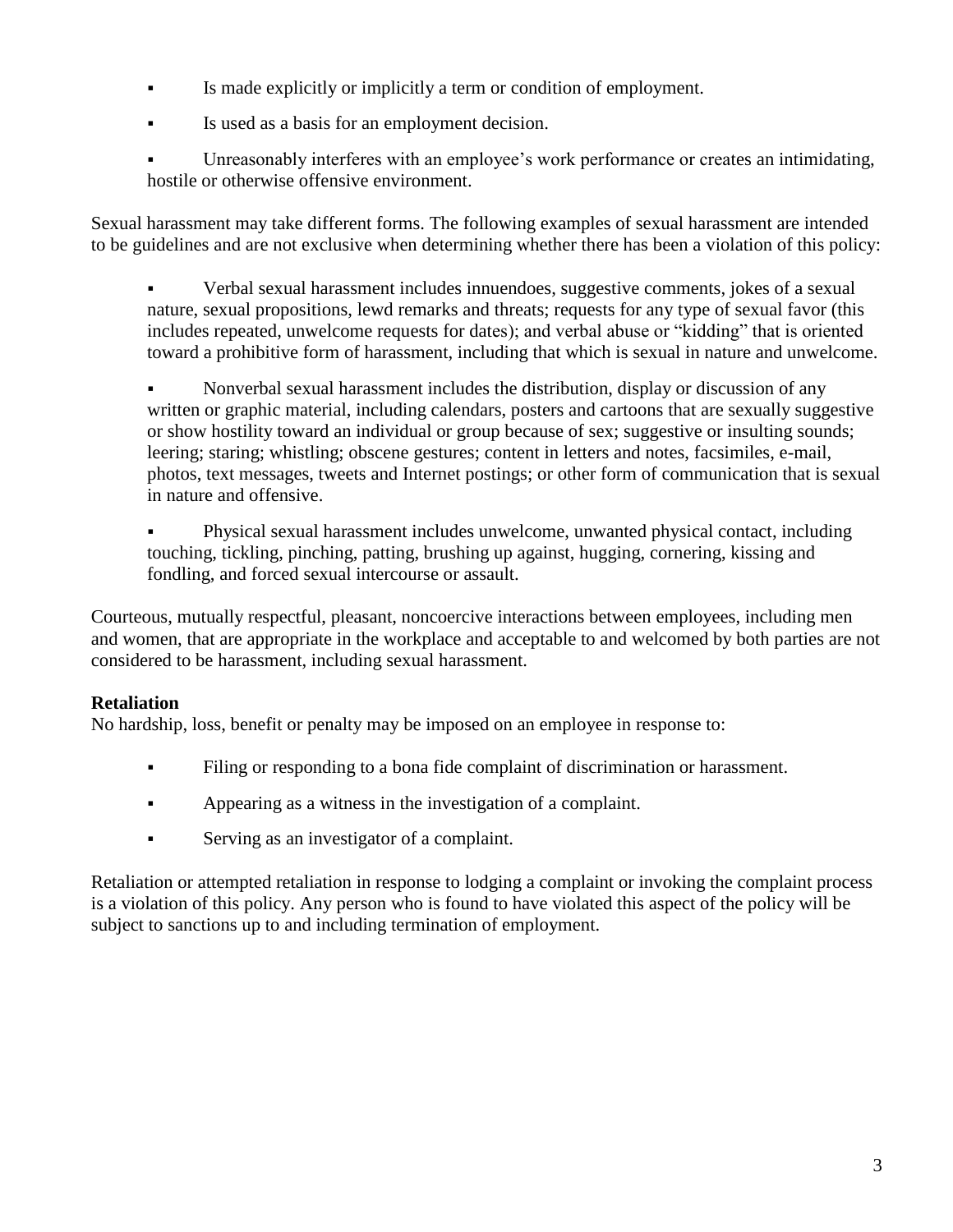| The Children's Guild, Inc.<br><b>Policy and Procedure Manual</b> |                                                                                                                                                                   |  |
|------------------------------------------------------------------|-------------------------------------------------------------------------------------------------------------------------------------------------------------------|--|
| <b>Title: Equal Employment Opportunity</b><br>(EEO)              | <b>Policy Number: 02-08-05</b>                                                                                                                                    |  |
| Page(s): $1$                                                     | <b>Approved By: Executive Management</b><br><b>Effective Date: 2/4/99</b>                                                                                         |  |
| <b>Supersedes:</b>                                               | <b>Reviewed By: Renée A McNally</b><br><b>Executive Director, HR</b><br>Review Dates: 4/07, 10/09, 8/10, 7/11, 12/12, 3/13,<br>$2/14$ , $5/15$ , $12/15$ , $1/18$ |  |

The Children's Guild provides equal employment opportunities (EEO) to all employees and applicants for employment without regard to race, color, religion, gender, sexual orientation, national origin, age, disability, marital status, amnesty, or status as a covered veteran in accordance with applicable federal, state and local laws. Any reasonable accommodations requested will be reviewed upon request. The Children's Guild complies with applicable state and local laws governing non-discrimination in employment in every location in which the company has facilities.

This policy applies to all terms and conditions of employment, including, but not limited to, hiring, placement, promotion, termination, layoff, recall, transfer, leaves of absence, compensation, and training.

The Children's Guild expressly prohibits any form of unlawful employee harassment based on race, color, religion, gender, sexual orientation, national origin, age, disability, or veteran status. Improper interference with the ability to the Children's Guild's employees to perform their expected job duties is absolutely not tolerated.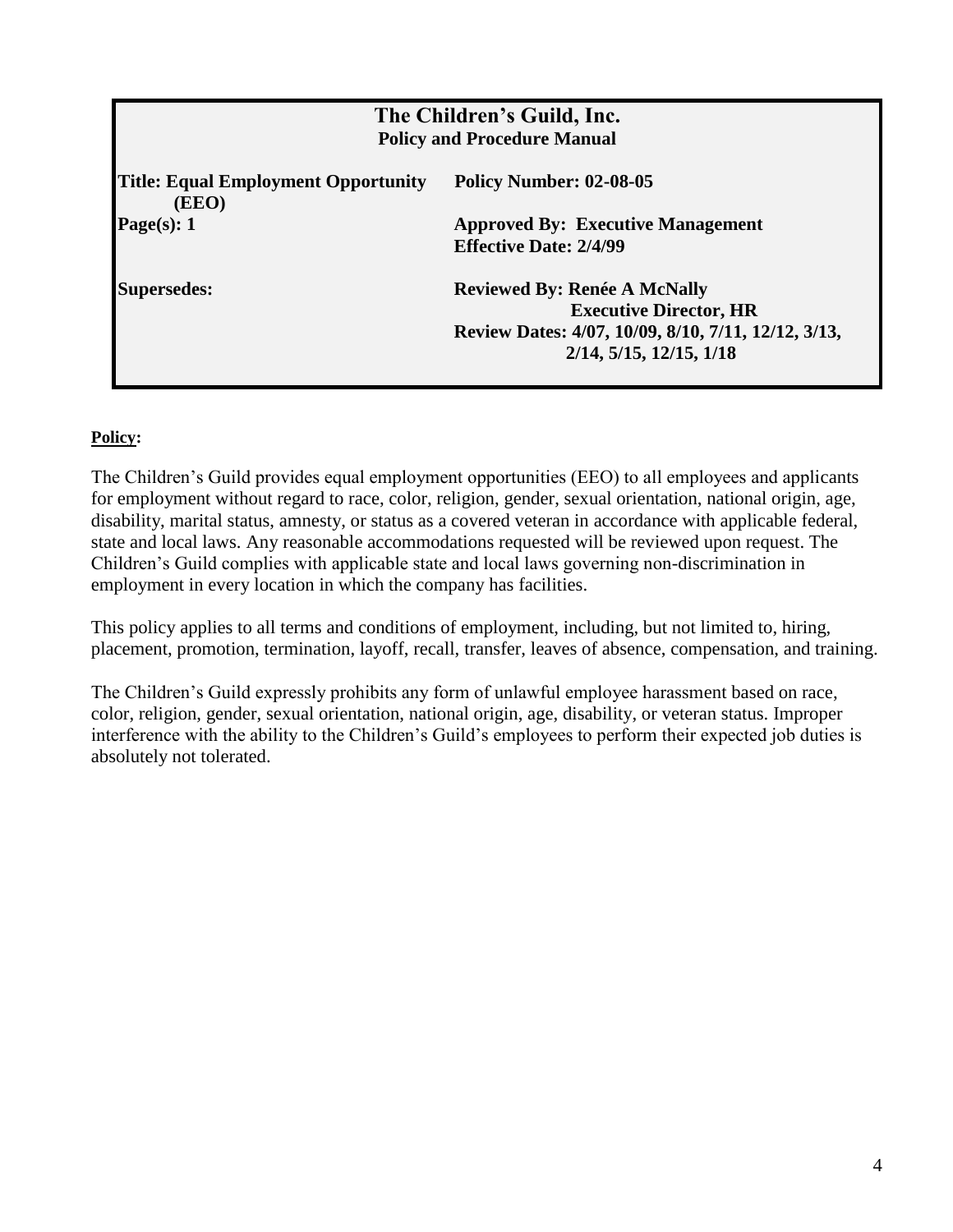| The Children's Guild Inc.<br><b>Policy &amp; Procedure Manual</b> |                                                                                                                                                             |  |
|-------------------------------------------------------------------|-------------------------------------------------------------------------------------------------------------------------------------------------------------|--|
| <b>Title: Drug and Smoke Free Workplace</b>                       | Policy Number: 02-04-01                                                                                                                                     |  |
| Page(s): $1$                                                      | <b>Initiated By: Claire Turberville</b><br><b>V.P., Administrative Services</b><br><b>Approved By: Executive Management</b><br><b>Effective Date: 8/96</b>  |  |
| <b>Supersedes:</b>                                                | <b>Reviewed by: Renée A McNally</b><br><b>Executive Director, HR</b><br>Review Dates: 10/99, 4/07, 8/07, 1/09, 10/09,<br>8/12, 2/14, 5/15, 6/15, 9/15, 1/18 |  |

The use of dangerous substances is not permitted in the workplace. Alcohol use during the work day by employees is not permitted unless it is within the context of approved business under sanctioned functions such as certain fund raisers or special events of celebration. Smoking (to include smokeless tobacco) is not permitted in the Children's Guild facilities, vehicles, on its grounds or within a one block radius of the borders of its facilities during the work day for all employees. All direct care staff working in the Nonpublic and Guild Charter schools and the group homes are expected to provide supervision at all times to students. Therefore those employees who work in these programs are not permitted to leave the premises during the scheduled work day. Direct care staff is defined as youth life educators and supervisors, fidelity coaches, teachers, teaching assistants, related service staff, and therapeutic behavior aides. The expectation is that direct care staff will be supervising students at all times to include meal times.

### **Rationale:**

The Children's Guild provides a drug, smoke and alcohol-free workplace in order to ensure a safe, healthy, and productive work environment for all employees. It is essential that our employees model good health for children. The Children's Guild is all about messages and the use of drugs, alcohol, and smoking in the workplace conveys a message of unhealthy living.

#### **Definitions:**

*Substance abuse* - the use, misuse of illegal use of alcohol, drugs or controlled substances.

*Dangerous substance* - illegal drugs, controlled substances, look-alikes or designer drugs; unauthorized alcoholic beverages; drug paraphernalia; unauthorized prescription drugs; and any other perceptionaltering substance.

*Children's Guild premises* - all of The Children's Guild property, facilities, buildings, structures, and vehicles, whether owned, leased or used. This also includes all other work locations or transit to and from those locations while in the course and scope of The Children's Guild employment.

*Test* - a screen and/or confirmation of breath or urine.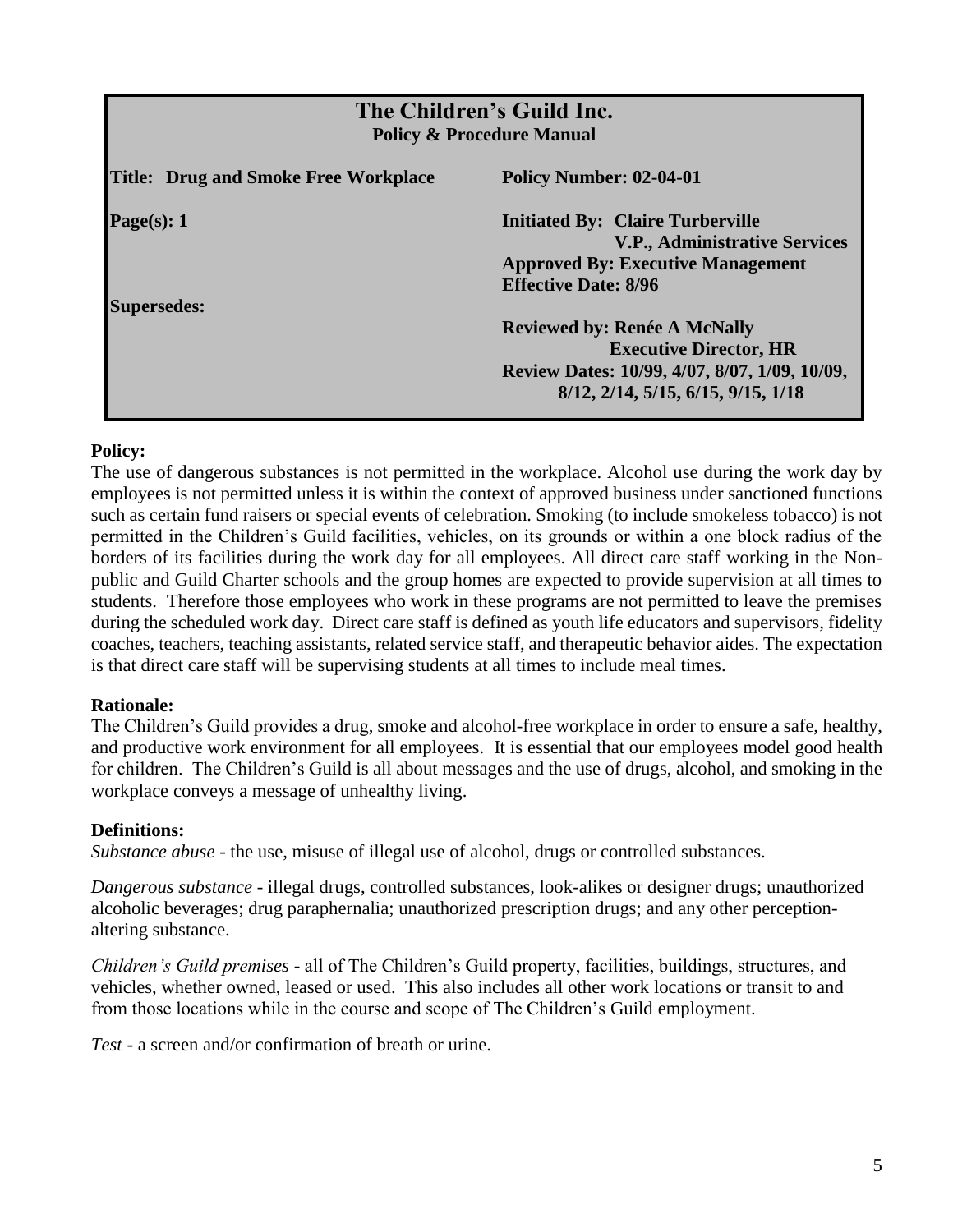| The Children's Guild, Inc.              |                                          |  |  |
|-----------------------------------------|------------------------------------------|--|--|
| <b>Policy Manual</b>                    |                                          |  |  |
|                                         |                                          |  |  |
| Title: Resolving Complaints (MD and DC) | Policy Number: 04-08-00                  |  |  |
| Page(s): $1$                            | <b>Initiated By: Duane Arbogast, PhD</b> |  |  |
|                                         | <b>VP, Educational Services/COO</b>      |  |  |
|                                         | <b>Approved By: Executive Management</b> |  |  |
|                                         | <b>Effective Date: 9/1/17</b>            |  |  |
| <b>Supersedes:</b>                      | <b>Reviewed By: Jenny Livelli</b>        |  |  |
|                                         | <b>Director of Quality Improvement</b>   |  |  |
|                                         | <b>Review Dates: 2/19</b>                |  |  |

All Children's Guild program participants and/or their parents/guardians have the right personally, or in combination with other persons, to present grievances and to recommend changes to policies and services without fear of reprisal, restraint, interference, coercion, or discrimination from The Children's Guild.

Program participants and/or their parents/guardians residing in the District of Columbia also have the right to present a grievance to the Office of the State Superintendent of Education (OSSE)

#### **Rationale:**

Every student/client, parent and/or guardian has the right to receive a formal and unbiased hearing at which his or her complaints can be addressed.

A program (charter school, special education school, group home, foster care, or outpatient mental health) shall provide every parent, and student when applicable, with complete and up to date information about its program, including at minimum its academic policies, IEP process, policies on behavior management, student rights and privileges and the process for a parent to make a complaint about the services or treatment a student is receiving at the school or program.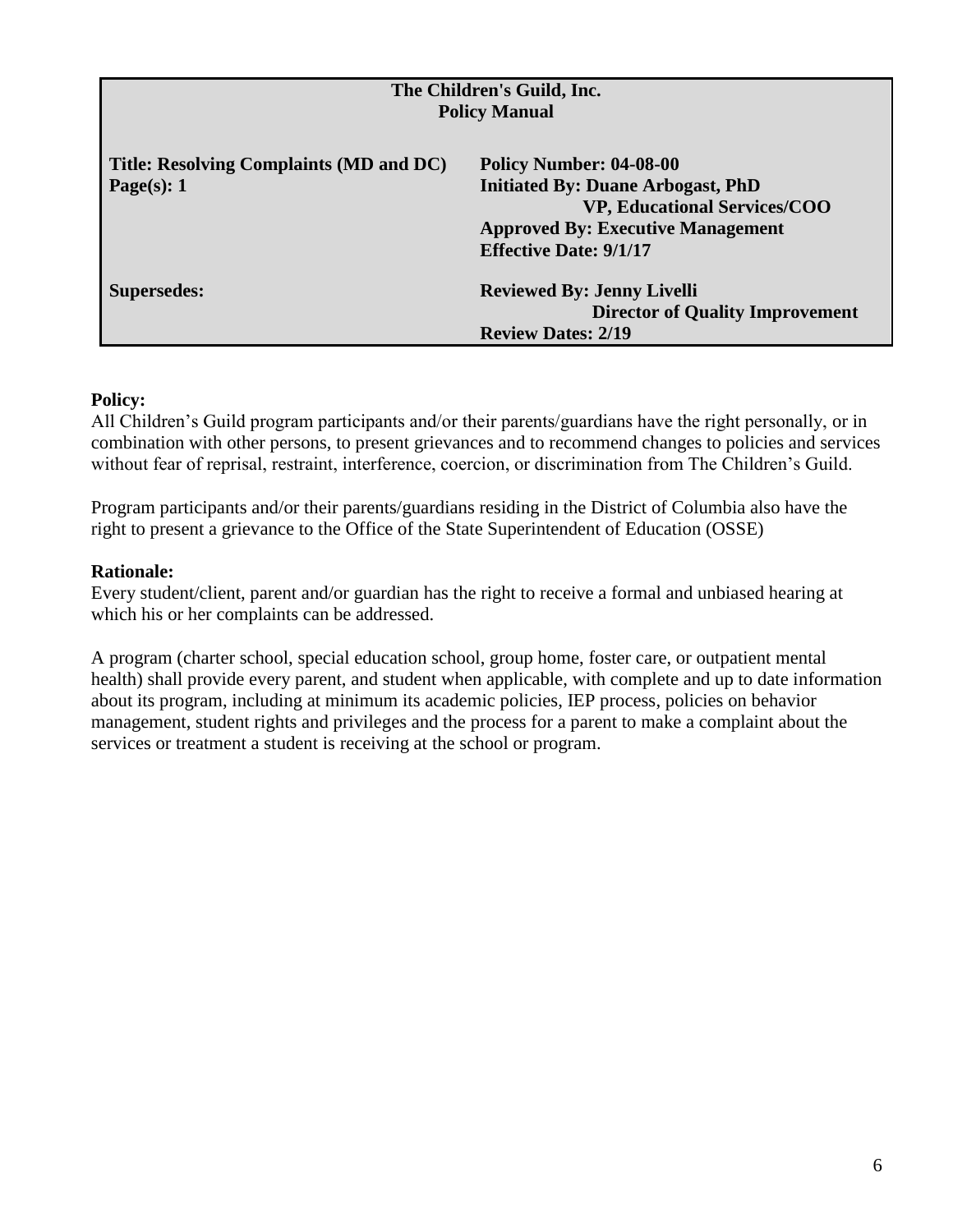| The Children's Guild, Inc.<br><b>Policy &amp; Procedure Manual</b> |                                                                                                                      |  |
|--------------------------------------------------------------------|----------------------------------------------------------------------------------------------------------------------|--|
| <b>Title: Employee Protection Policy</b>                           | <b>Policy Number: 02-09-05</b>                                                                                       |  |
| Page(s): $2$                                                       | <b>Initiated By: Ellery Joyeau, VP HR</b><br><b>Approved By: Executive Management</b><br><b>Effective Date: 1/11</b> |  |
| <b>Supersedes: N/A</b>                                             | Reviewed By: Renée A McNally,<br><b>Executive Director HR</b>                                                        |  |
| Attachments(s): $N/A$                                              | Review Dates: 7/11, 12/12, 2/14, 5/15, 6/16,<br>11/17, 1/18                                                          |  |

If any employee reasonably believes that some policy, practice, or activity of The Children's Guild is in violation of law, a written complaint must be filed by that employee with the Executive Director of HR. An employee who intentionally files a false report of wrongdoing will be subject to discipline up to and including termination.

#### **Rationale:**

It is the intent of The Children's Guild to adhere to all laws and regulations that apply to the organization and the underlying purpose of this policy is to support the organization's goal of legal compliance. The support of all employees is necessary to achieving compliance with various laws and regulations. An employee is protected from retaliation only if the employee brings the alleged unlawful activity, policy, or practice to the attention of The Children's Guild and provides the Children's Guild with specific information that gives us a reasonable opportunity to investigate and correct the alleged unlawful activity. The protection described below is only available to employees that comply with this requirement.

The Children's Guild will not retaliate against an employee who, in good faith, has made a protest or raised a complaint against some practice of The Children's Guild or of another individual or entity with whom The Children's Guild has a business relationship, on the basis of a reasonable belief that the practice is in violation of law or a clear mandate of public policy.

The Children's Guild will not retaliate against employees who disclose or threaten to disclose to a supervisor or a public body any activity, policy, or practice of The Children's Guild that the employee reasonably believes is in violation of a law, or a rule or regulation mandated pursuant to law or is in violation of a clear mandate of public policy concerning the health, safety, welfare, or protection of the environment.

#### **References:**

- Deficit Reduction Act (DRA) of 2005
- §1396(a)(68) of the Social Security Act
- Maryland False Claims Act